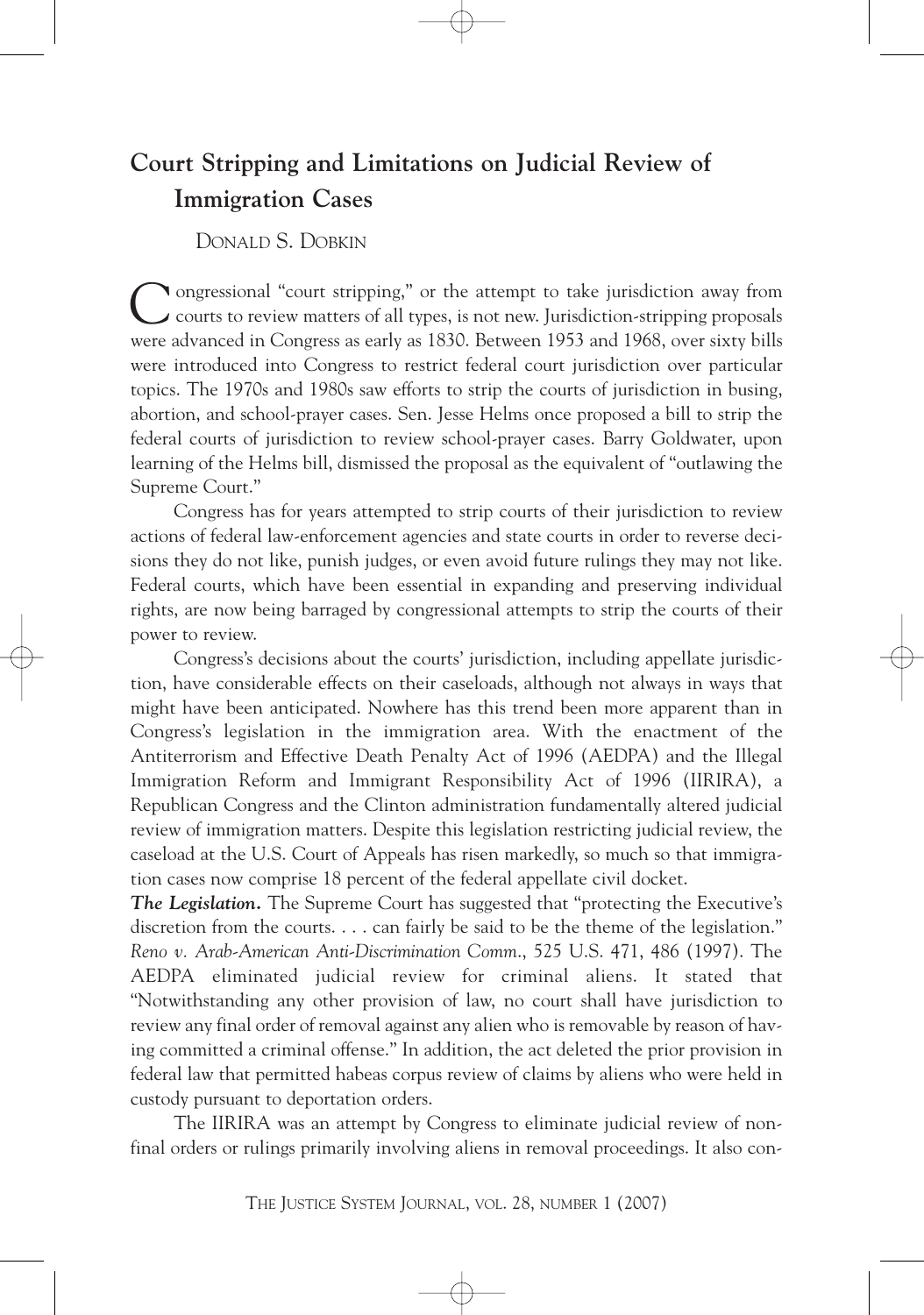## LEGAL NOTES *105*

tained provisions to deport summarily aliens seeking political asylum, often at border entry points, with no hope of judicial review. The IIRIRA further restricted judicial review by providing that only "final" removal orders directed at aliens were reviewable. In addition, Sec.  $1252(a)(2)(B)(ii)$ , titled "Judicial Review of Orders of Removal," provided:

Notwithstanding any other provision of law, no court shall have jurisdiction to review . . . (ii) any other decision or action of the Attorney General the authority for which is specified under this subchapter to be in the discretion of the Attorney General, other than the granting of relief under section 1158(a) of this title.

A pivotal question posed by the Sec. 1252 is whether the elimination of judicial review of discretionary matters applies only to Judicial Orders of Removal, as the heading or title of the section would suggest, or whether it applies to all discretionary decisions of the attorney general. Put another way, does the elimination of review of "discretionary matters" apply only to the removal context or does it apply generally to all matters of discretion of the attorney general?

The history recounted in the House Conference Report (S. 306) never referred to visa petitions or any other procedures outside the removal, exclusion, and deportation contexts. In fact, specific references to the removal of jurisdiction from the courts at all times in the report are to the removal, exclusion, and deportation contexts only.

There is a long line of precedent for the proposition that if Congress had intended to strip the federal courts of power to review all discretionary decisions of the attorney general in immigration matters, Congress must necessarily have made its intent plain. In addition, another long line of precedent establishes the strong presumption in favor of judicial review of administrative action. In short, statutory language presumed to strip the courts of judicial review must be clear and unambiguous, or the matter is reviewable.

When the law was first enacted in 1996, the consensus among practitioners in the field was that the section was limited to matters of removal or deportation. However, the Justice Department began to take the position that this section precluding judicial review applied to general immigration matters, such as appeals of denied immigrant visa and nonimmigrant visa applications. And for the most part, the courts agreed with the government that the act applied to all "matters of discretion." In doing so, those courts have generally taken the position that since the language is unambiguous, they need not examine its underlying legislative history. Only a minority of courts have construed this section to apply only in the context of final orders of removal. The majority rule in six circuits to date is that the decision of the attorney general only has to be "discretionary in nature" to be jurisdictionally precluded from review.

The first major test of the IIRIRA came in 1997, when the Supreme Court decided *Reno v. American-Arab Anti-Discrimination Committee*. Petitioners, who were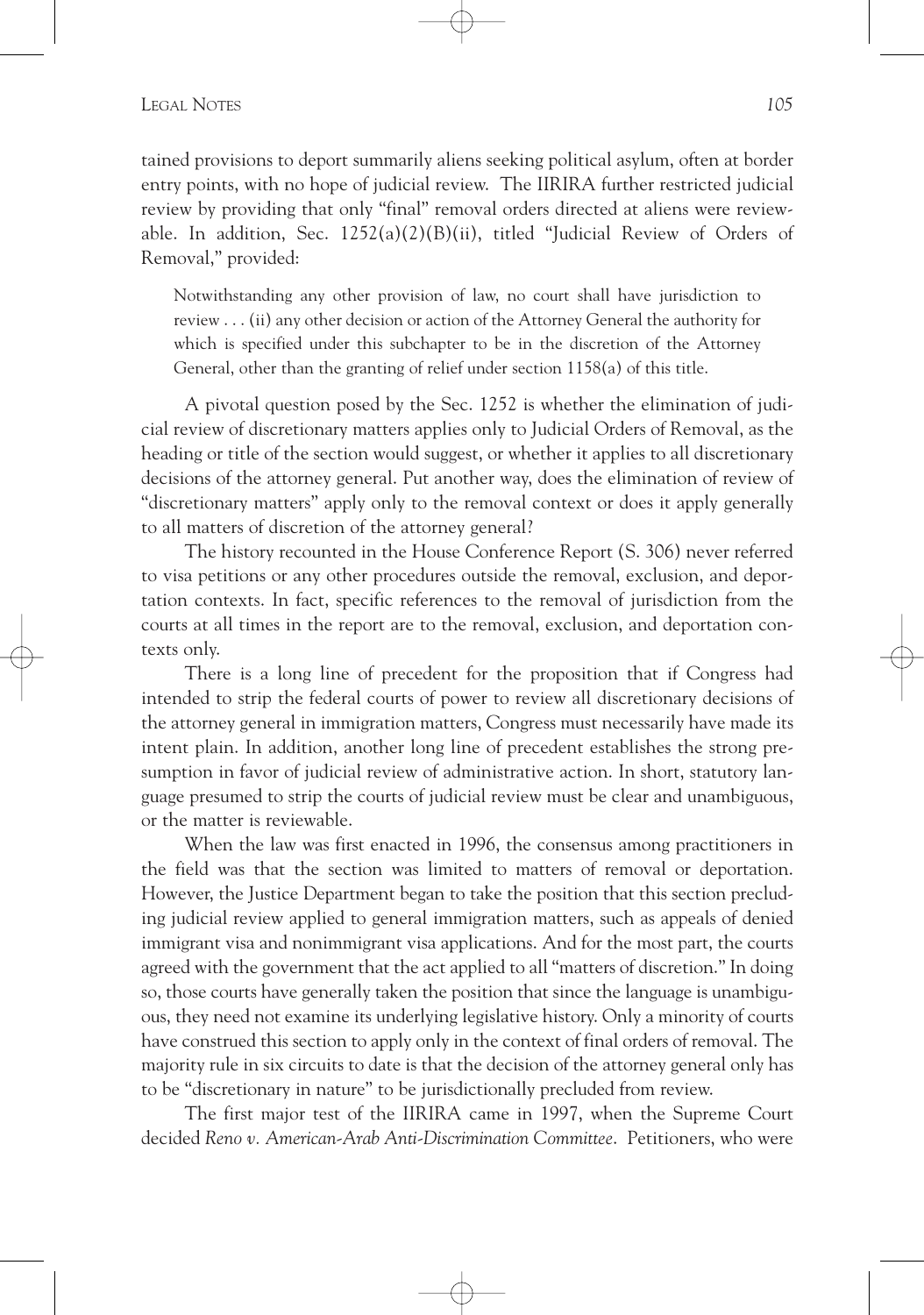resident aliens, filed suit. They claimed that they had been targeted for deportation because of their affiliation with a politically unpopular group and alleged violations of their First and Fifth Amendment rights. Justice Scalia, speaking for the Court, had little difficulty in upholding Sec.  $1252(g)$ , an IIRIRA provision that prohibited federal courts from reviewing the "decision or action" of the attorney general to "commence proceedings, adjudicate cases, or execute removal orders against aliens under this Act.'' While upholding the IIRIRA, the *American-Arab* case can be construed as a narrow decision, inasmuch as it is limited to "decisions or actions" of the attorney general, "the commencement of proceedings, adjudication of cases," or "execution of removal orders." The decision contained little discussion of the broad act in general and no discussion of constitutional issues.

In 2005 the Congress enacted The REAL ID Act, which contained a number of provisions affecting immigration. First, it clarified congressional intent to preclude federal district court jurisdiction over habeas claims, leaving such claims as the sole province of the courts of appeals. Second, it reemphasized that "discretionary" claims were not reviewable by the courts. Third, it added language that preserved the right of judicial review "of constitutional claims or questions of law raised upon a petition for review" filed with an appropriate court of appeals. Fourth, it restored the right of criminal aliens to judicial review.

*The Impact.* With the enactment of the 1996 acts and the REAL ID Act, many commentators predicted that far fewer immigration cases would wind up in the courts. In fact, quite the opposite result has occurred. In the past four years, "the U.S. Courts of Appeals have seen a dramatic increase in immigration cases. More people than ever are petitioning the Courts to review decisions of the Board of Immigration Appeals (BIA), and these petitions now account for a substantial portion of the caseload in the courts of appeals" (Palmer, Yale-Loehr, and Cronin, 2005). This so-called immigration surge has placed a significant strain on judicial resources, requiring courts to hire additional staff, recruit visiting judges, and schedule extra sessions for hearing cases. Immigration cases now represent 18 percent of the federal appellate civil docket, and the total number of federal court cases reviewing orders of the BIA has increased 970 percent in the last ten years.

This may appear inconsistent with the prior discussion of Congress's attempts to limit judicial review of immigration decisions, but there are specific reasons for the surge in cases brought to the courts of appeals. This increase in cases has resulted from a variety of factors. These include a higher volume of cases and a higher percentage of final orders of removal before immigration judges in removal proceedings; limiting of administrative appeals in the INS so that more aliens are being subjected to removal proceedings; a shift in strategy by lawyers, who file federal court actions as they view the administrative proceedings as offering little hope for a fair hearing for their clients; and legal strategies aimed at prolonging the stay of aliens, given the Justice Department's attempts to expedite the removal of aliens.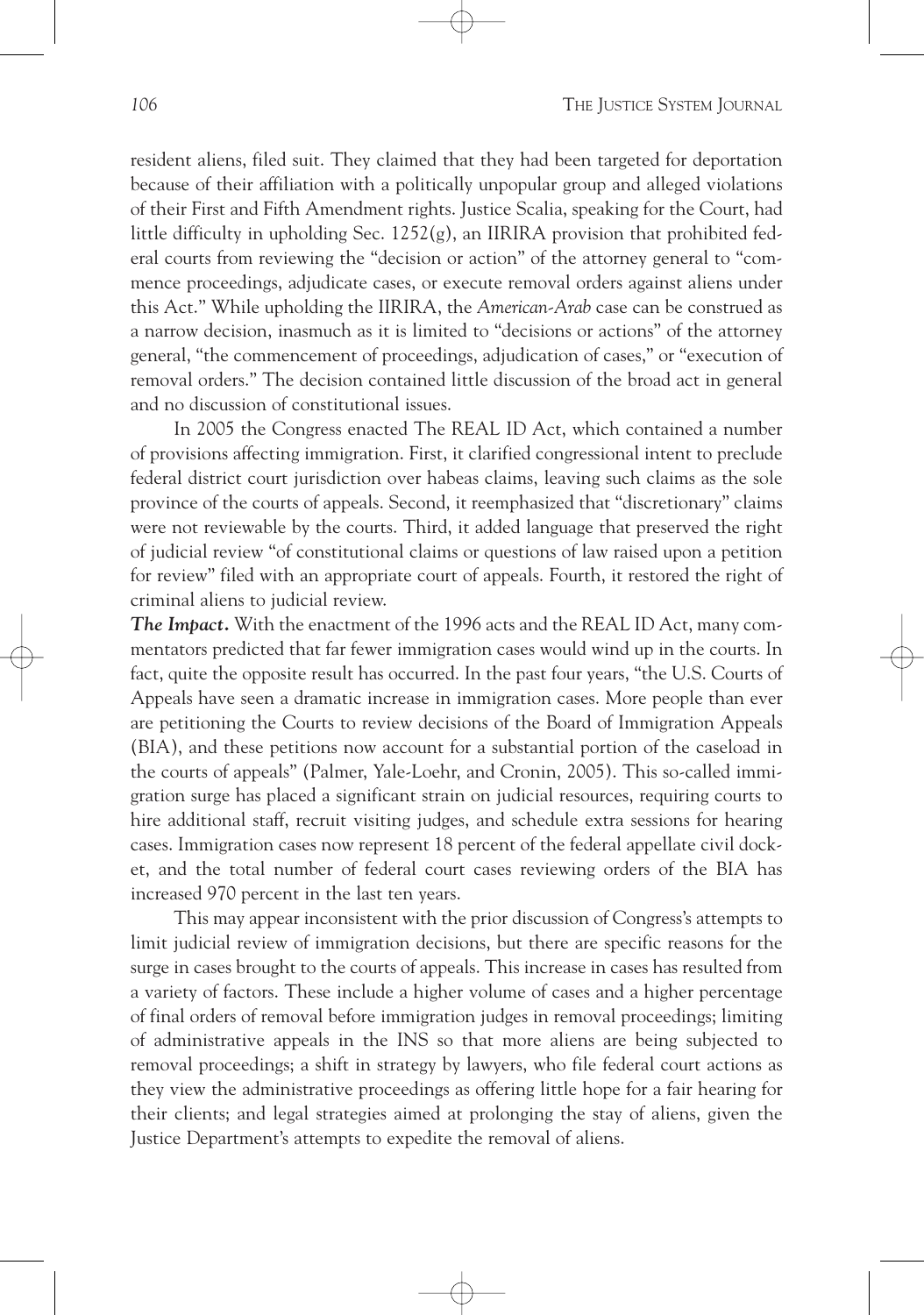## LEGAL NOTES *107*

As the total number of federal court cases has surged, it would be easy for some to conclude that access to the courts and, hence, judicial review has not been restricted, despite the 1996 and 2005 acts. Not so, when one views this in the context that virtually all immigration cases that wind up in the courts of appeals are a result of appeals from final orders of deportation at the administrative level and habeas cases. Therefore, while the total volume of cases has increased significantly, much of the volume is a result of cases that are no longer reviewable in the district courts but now must be filed in the courts of appeals. And the chances of success in the courts of appeals are not high, as on average there is only a 2 to 3 percent reversal rate of administrative orders of removal or deportation. Combine this with the fact that nonfinal orders involving administrative removal proceedings are no longer reviewable, and that discretionary decisions of the attorney general over the millions of visa petitions filed each year are not reviewable in most circuits, and judicial review has been severely restricted.

*Issues Raised by the Legislation.* This ongoing congressional assault on the jurisdiction of the courts raises a plethora of constitutional issues. First and foremost is whether an administrative proceeding is an adequate substitute for a federal judicial proceeding. Or, put in a constitutional context, may Congress substitute an Article I tribunal for an Article III federal court? In *Commodity Futures Trading Commission. v. Schor*, 478 U.S. 833 (1986), the Supreme Court made it clear that Congress cannot create Article I courts in a manner that offends separation of powers and due process. Speaking for the Court, Justice O'Connor declared, "In determining the extent to which a given Congressional decision to authorize the adjudication of Article III business in a non-Article tribunal impermissibly threatens the institutional integrity of the Judicial Branch, the Court has declined to adopt formalistic and unbending rules" (at 851). While acknowledging the benefits of an administrative proceeding to federal court litigation in terms of efficiency and expertise, the Court at the same time held that these interests must be balanced against the "purposes underlying the requirements of Article III."

In its legislation, Congress has been careful, for the most part, not to preclude judicial review entirely, as to do so would raise serious concerns about the legislation's constitutionality. Complete preclusion of jurisdiction to review immigration matters would most likely be deemed unconstitutional. However, there has never been a Supreme Court case involving complete preclusion.

Yet what about "de facto" elimination of jurisdiction by the Congress? Can it not be argued that the preclusion of reviewability of millions of petitions for immigration—which is the heart and soul of the daily immigration process—is tantamount to a de facto elimination of judicial review? Until 1996, virtually all visa-petition applications decided by the attorney general were reviewable in the courts. This is not now the case in a majority of circuits. It would seem that this question is one which is certain to be answered by the Supreme Court at some juncture. **jsj**